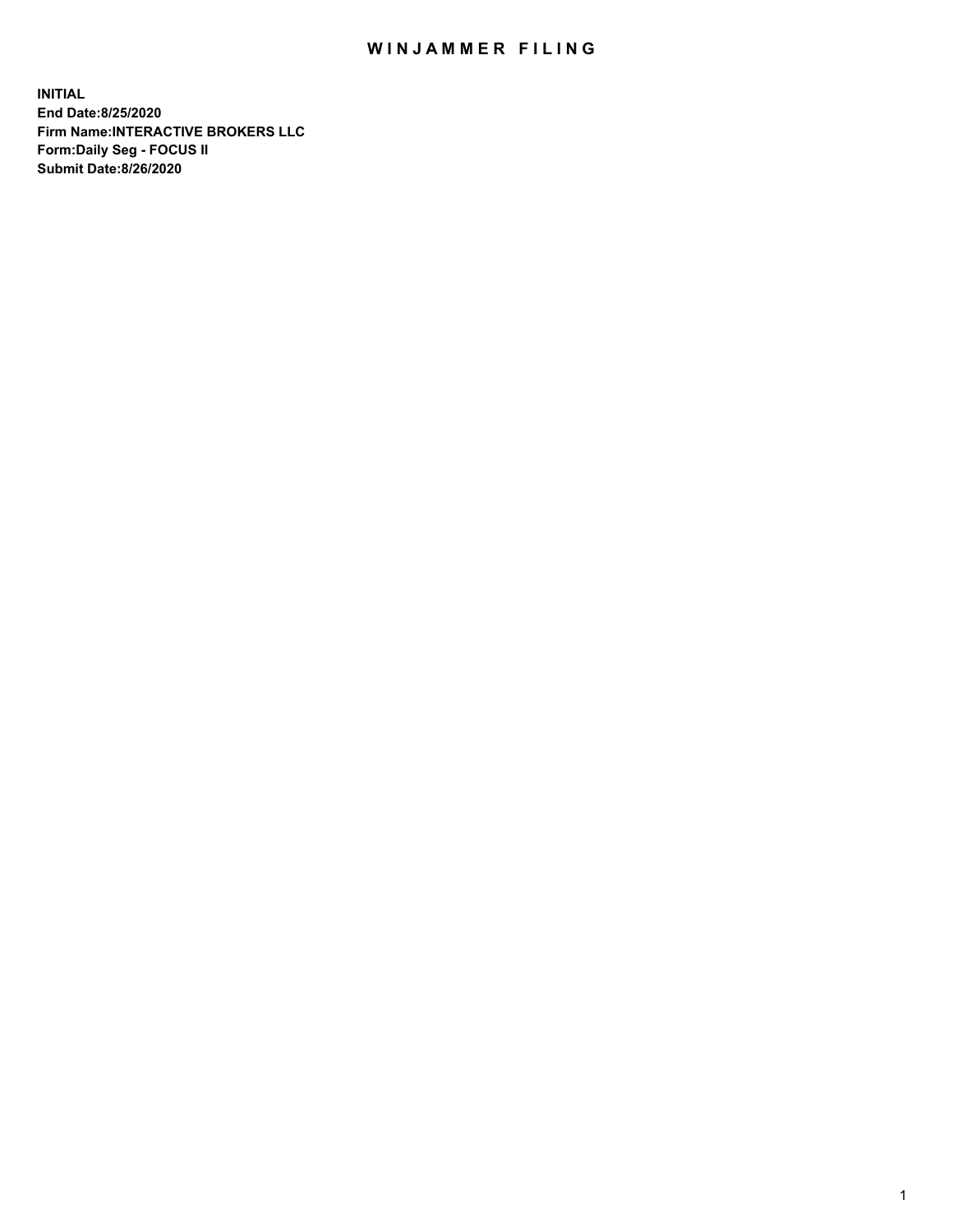**INITIAL End Date:8/25/2020 Firm Name:INTERACTIVE BROKERS LLC Form:Daily Seg - FOCUS II Submit Date:8/26/2020 Daily Segregation - Cover Page**

| Name of Company                                                                                                                                                                                                                                                                                                                | <b>INTERACTIVE BROKERS LLC</b>                                                                  |
|--------------------------------------------------------------------------------------------------------------------------------------------------------------------------------------------------------------------------------------------------------------------------------------------------------------------------------|-------------------------------------------------------------------------------------------------|
| <b>Contact Name</b>                                                                                                                                                                                                                                                                                                            | <b>James Menicucci</b>                                                                          |
| <b>Contact Phone Number</b>                                                                                                                                                                                                                                                                                                    | 203-618-8085                                                                                    |
| <b>Contact Email Address</b>                                                                                                                                                                                                                                                                                                   | jmenicucci@interactivebrokers.c<br>om                                                           |
| FCM's Customer Segregated Funds Residual Interest Target (choose one):<br>a. Minimum dollar amount: ; or<br>b. Minimum percentage of customer segregated funds required:%; or<br>c. Dollar amount range between: and; or<br>d. Percentage range of customer segregated funds required between:% and%.                          | $\overline{\mathbf{0}}$<br>$\overline{\mathbf{0}}$<br>155,000,000 245,000,000<br>0 <sub>0</sub> |
| FCM's Customer Secured Amount Funds Residual Interest Target (choose one):<br>a. Minimum dollar amount: ; or<br>b. Minimum percentage of customer secured funds required:%; or<br>c. Dollar amount range between: and; or<br>d. Percentage range of customer secured funds required between:% and%.                            | <u>0</u><br>$\overline{\mathbf{0}}$<br>80,000,000 120,000,000<br>0 <sub>0</sub>                 |
| FCM's Cleared Swaps Customer Collateral Residual Interest Target (choose one):<br>a. Minimum dollar amount: ; or<br>b. Minimum percentage of cleared swaps customer collateral required:% ; or<br>c. Dollar amount range between: and; or<br>d. Percentage range of cleared swaps customer collateral required between:% and%. | <u>0</u><br>$\underline{\mathbf{0}}$<br>0 <sub>0</sub><br>00                                    |

Attach supporting documents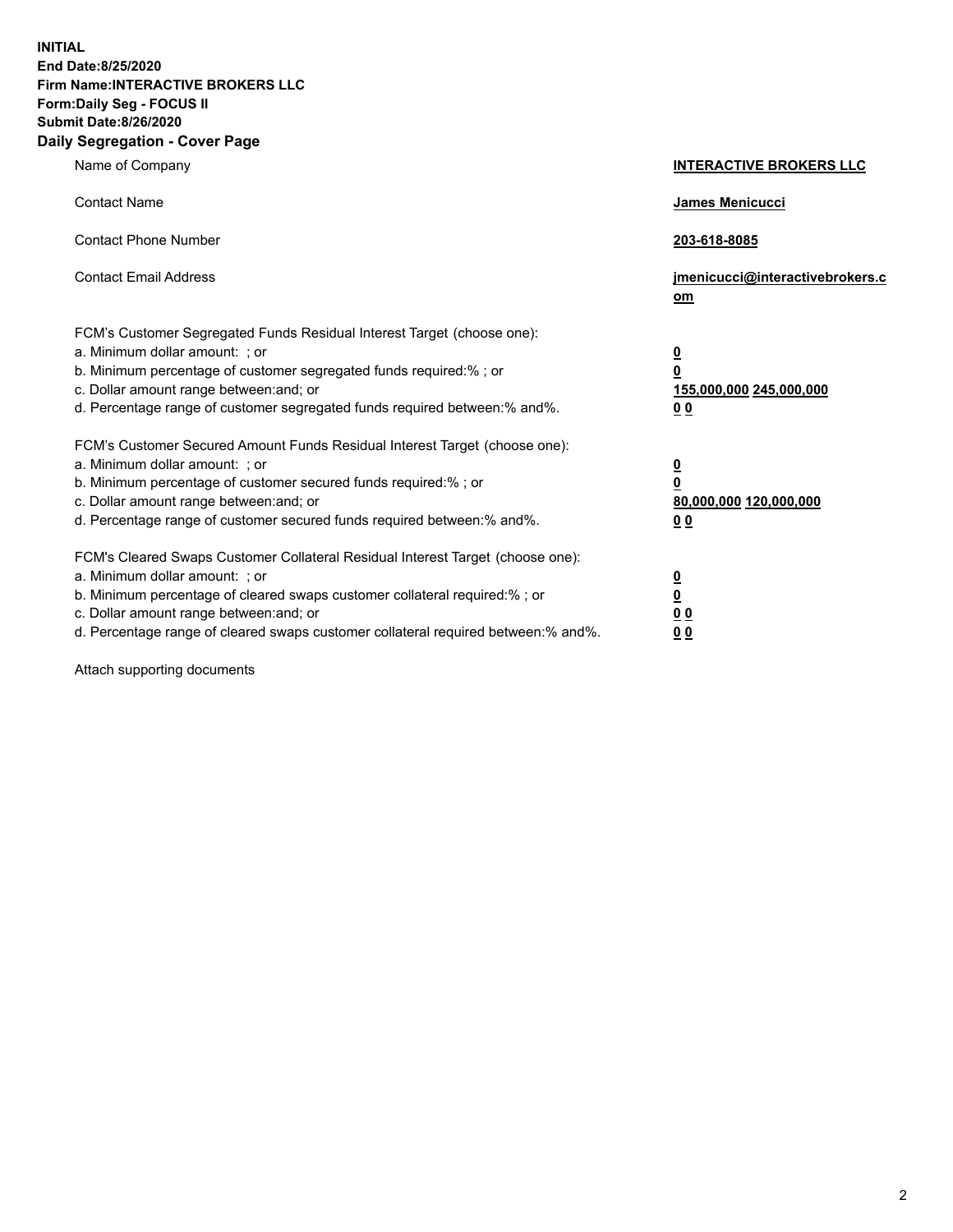**INITIAL End Date:8/25/2020 Firm Name:INTERACTIVE BROKERS LLC Form:Daily Seg - FOCUS II Submit Date:8/26/2020 Daily Segregation - Secured Amounts**

|     | Daily Segregation - Secureu Amounts                                                         |                               |
|-----|---------------------------------------------------------------------------------------------|-------------------------------|
|     | Foreign Futures and Foreign Options Secured Amounts                                         |                               |
|     | Amount required to be set aside pursuant to law, rule or regulation of a foreign            | $0$ [7305]                    |
|     | government or a rule of a self-regulatory organization authorized thereunder                |                               |
| 1.  | Net ledger balance - Foreign Futures and Foreign Option Trading - All Customers             |                               |
|     | A. Cash                                                                                     | 624,859,400 [7315]            |
|     | B. Securities (at market)                                                                   | $0$ [7317]                    |
| 2.  | Net unrealized profit (loss) in open futures contracts traded on a foreign board of trade   | 4,347,776 [7325]              |
| 3.  | Exchange traded options                                                                     |                               |
|     | a. Market value of open option contracts purchased on a foreign board of trade              | 2,919,235 [7335]              |
|     | b. Market value of open contracts granted (sold) on a foreign board of trade                | -1,410,311 [7337]             |
| 4.  | Net equity (deficit) (add lines 1. 2. and 3.)                                               | 622,020,548 [7345]            |
| 5.  | Account liquidating to a deficit and account with a debit balances - gross amount           | 4,825 [7351]                  |
|     | Less: amount offset by customer owned securities                                            | 0 [7352] 4,825 [7354]         |
| 6.  | Amount required to be set aside as the secured amount - Net Liquidating Equity              | 622,025,373 [7355]            |
|     | Method (add lines 4 and 5)                                                                  |                               |
| 7.  | Greater of amount required to be set aside pursuant to foreign jurisdiction (above) or line |                               |
|     | 6.                                                                                          | 622,025,373 [7360]            |
|     | FUNDS DEPOSITED IN SEPARATE REGULATION 30.7 ACCOUNTS                                        |                               |
| 1.  |                                                                                             |                               |
|     | Cash in banks                                                                               |                               |
|     | A. Banks located in the United States                                                       | 111,665,438 [7500]            |
|     | B. Other banks qualified under Regulation 30.7                                              | 0 [7520] 111,665,438 [7530]   |
| 2.  | <b>Securities</b>                                                                           |                               |
|     | A. In safekeeping with banks located in the United States                                   | 479,925,600 [7540]            |
|     | B. In safekeeping with other banks qualified under Regulation 30.7                          | 0 [7560] 479,925,600 [7570]   |
| 3.  | Equities with registered futures commission merchants                                       |                               |
|     | A. Cash                                                                                     | $0$ [7580]                    |
|     | <b>B.</b> Securities                                                                        | $0$ [7590]                    |
|     | C. Unrealized gain (loss) on open futures contracts                                         | $0$ [7600]                    |
|     | D. Value of long option contracts                                                           | $0$ [7610]                    |
|     | E. Value of short option contracts                                                          | 0 [7615] 0 [7620]             |
| 4.  | Amounts held by clearing organizations of foreign boards of trade                           |                               |
|     | A. Cash                                                                                     | $0$ [7640]                    |
|     | <b>B.</b> Securities                                                                        | $0$ [7650]                    |
|     | C. Amount due to (from) clearing organization - daily variation                             | $0$ [7660]                    |
|     | D. Value of long option contracts                                                           | $0$ [7670]                    |
|     | E. Value of short option contracts                                                          | 0 [7675] 0 [7680]             |
| 5.  | Amounts held by members of foreign boards of trade                                          |                               |
|     | A. Cash                                                                                     | 156,221,811 [7700]            |
|     | <b>B.</b> Securities                                                                        | $0$ [7710]                    |
|     | C. Unrealized gain (loss) on open futures contracts                                         | 4,547,857 [7720]              |
|     | D. Value of long option contracts                                                           | 2,919,235 [7730]              |
|     | E. Value of short option contracts                                                          | -1,410,311 [7735] 153,182,878 |
|     |                                                                                             | $[7740]$                      |
| 6.  | Amounts with other depositories designated by a foreign board of trade                      | $0$ [7760]                    |
| 7.  | Segregated funds on hand                                                                    | $0$ [7765]                    |
| 8.  | Total funds in separate section 30.7 accounts                                               | 744,773,916 [7770]            |
| 9.  | Excess (deficiency) Set Aside for Secured Amount (subtract line 7 Secured Statement         | 122,748,543 [7380]            |
|     | Page 1 from Line 8)                                                                         |                               |
| 10. | Management Target Amount for Excess funds in separate section 30.7 accounts                 | 80,000,000 [7780]             |
| 11. | Excess (deficiency) funds in separate 30.7 accounts over (under) Management Target          | 42,748,543 [7785]             |
|     |                                                                                             |                               |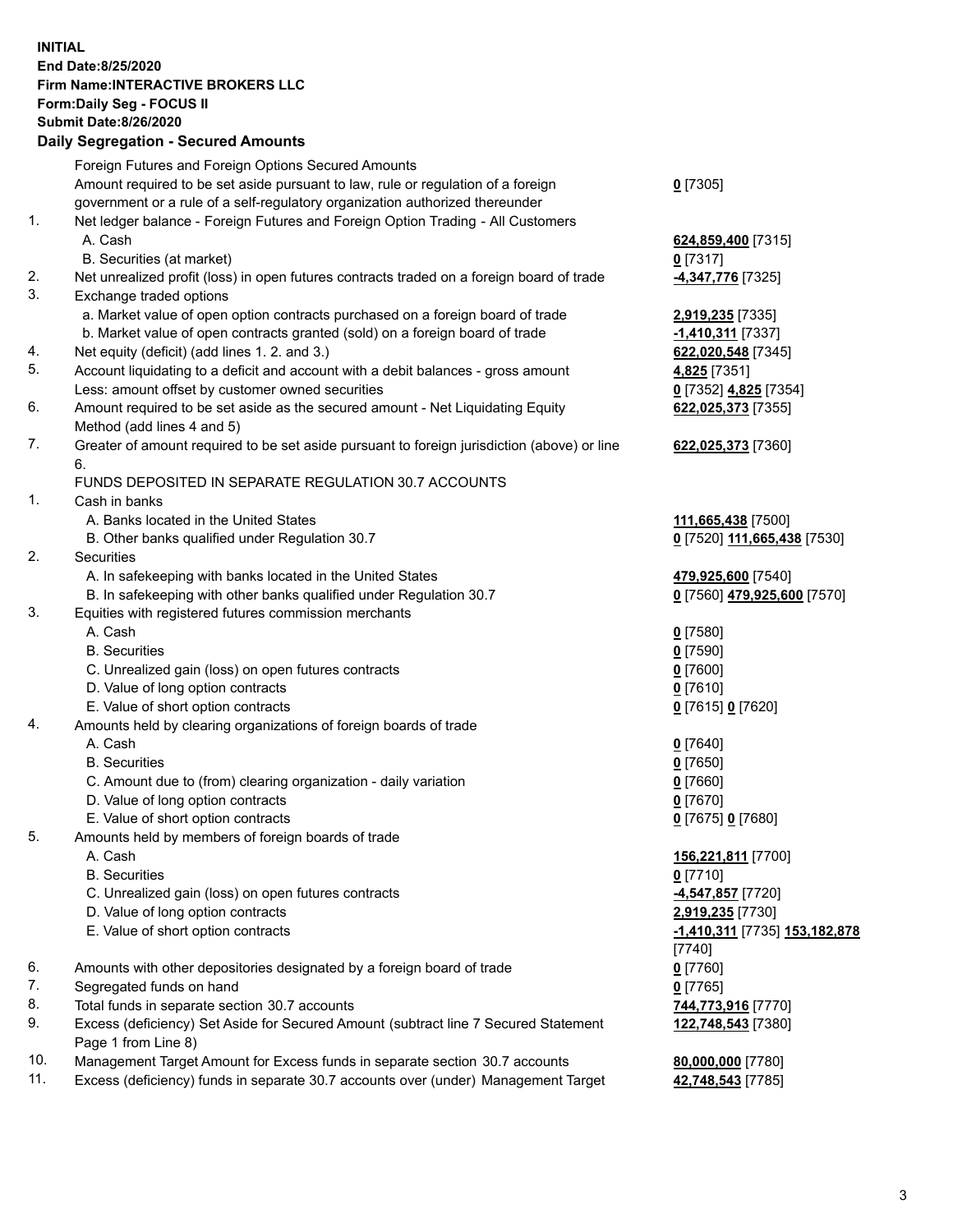**INITIAL End Date:8/25/2020 Firm Name:INTERACTIVE BROKERS LLC Form:Daily Seg - FOCUS II Submit Date:8/26/2020 Daily Segregation - Segregation Statement** SEGREGATION REQUIREMENTS(Section 4d(2) of the CEAct) 1. Net ledger balance A. Cash **5,547,482,396** [7010] B. Securities (at market) **0** [7020] 2. Net unrealized profit (loss) in open futures contracts traded on a contract market **-80,199,738** [7030] 3. Exchange traded options A. Add market value of open option contracts purchased on a contract market **299,571,792** [7032] B. Deduct market value of open option contracts granted (sold) on a contract market **-257,211,360** [7033] 4. Net equity (deficit) (add lines 1, 2 and 3) **5,509,643,090** [7040] 5. Accounts liquidating to a deficit and accounts with debit balances - gross amount **6,156,822** [7045] Less: amount offset by customer securities **0** [7047] **6,156,822** [7050] 6. Amount required to be segregated (add lines 4 and 5) **5,515,799,912** [7060] FUNDS IN SEGREGATED ACCOUNTS 7. Deposited in segregated funds bank accounts A. Cash **1,200,857,966** [7070] B. Securities representing investments of customers' funds (at market) **2,426,769,610** [7080] C. Securities held for particular customers or option customers in lieu of cash (at market) **0** [7090] 8. Margins on deposit with derivatives clearing organizations of contract markets A. Cash **5,363,080** [7100] B. Securities representing investments of customers' funds (at market) **2,065,599,248** [7110] C. Securities held for particular customers or option customers in lieu of cash (at market) **0** [7120] 9. Net settlement from (to) derivatives clearing organizations of contract markets **-24,807,612** [7130] 10. Exchange traded options A. Value of open long option contracts **299,329,330** [7132] B. Value of open short option contracts **-257,156,499** [7133] 11. Net equities with other FCMs A. Net liquidating equity **0** [7140] B. Securities representing investments of customers' funds (at market) **0** [7160] C. Securities held for particular customers or option customers in lieu of cash (at market) **0** [7170] 12. Segregated funds on hand **0** [7150] 13. Total amount in segregation (add lines 7 through 12) **5,715,955,123** [7180] 14. Excess (deficiency) funds in segregation (subtract line 6 from line 13) **200,155,211** [7190] 15. Management Target Amount for Excess funds in segregation **155,000,000** [7194] 16. Excess (deficiency) funds in segregation over (under) Management Target Amount Excess **45,155,211** [7198]